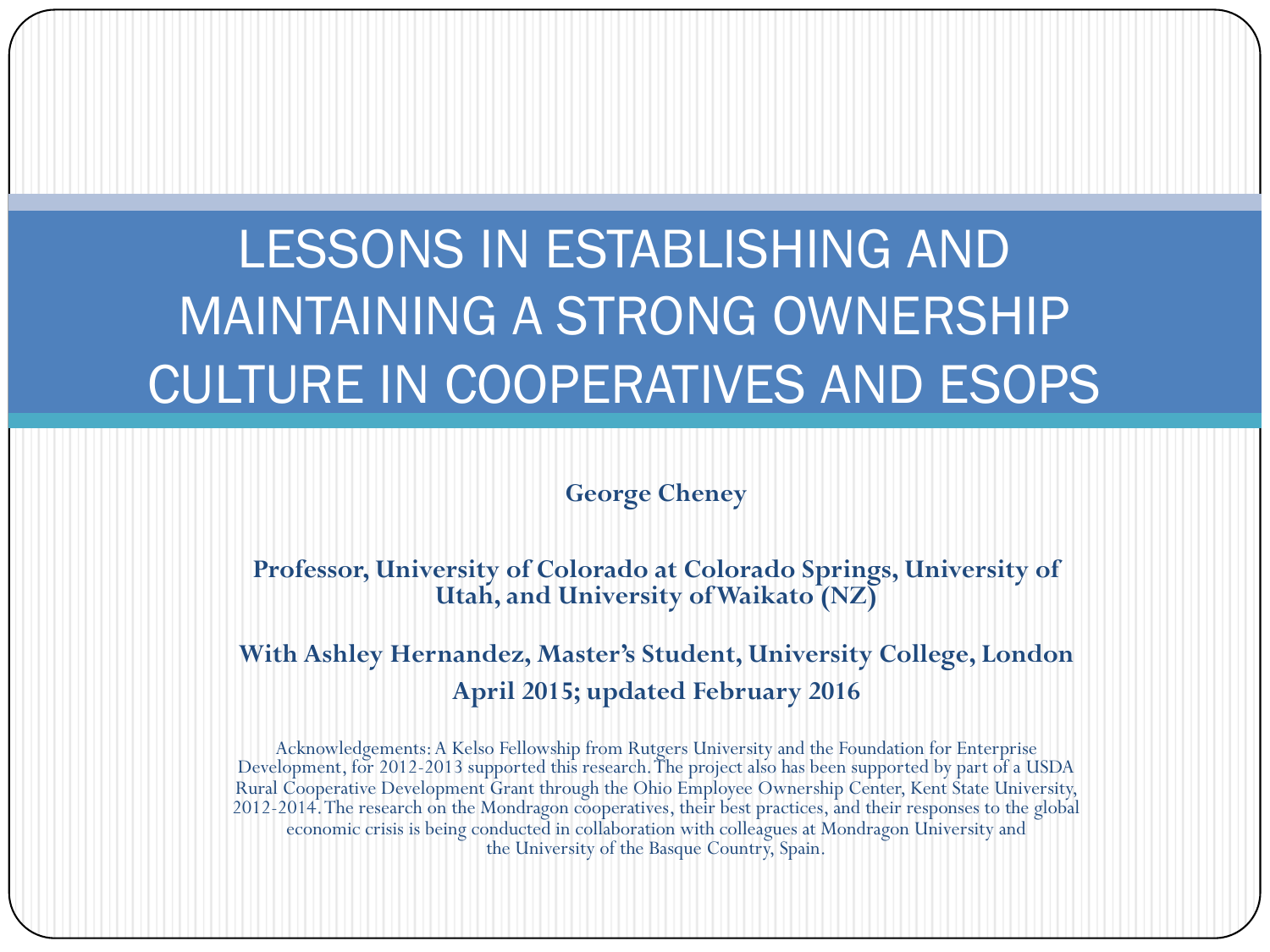#### BACKGROUND ON THIS PRESENTATION: WHAT HAVE WE LEARNED PREVIOUSLY

- Studies of *leadership*: from mid-19th century onward
- Studies of *motivation*: for the past 125 years
- *Studies of communication at work:* now for over 80 years
- *Studies of employee participation:* with a history of 70 years
- *The bottom line*: For the most part, we do know what works best and enables people to be happy at work. This is not to downplay opportunities for innovations in the social side of enterprise but to help make common sense, well, more common.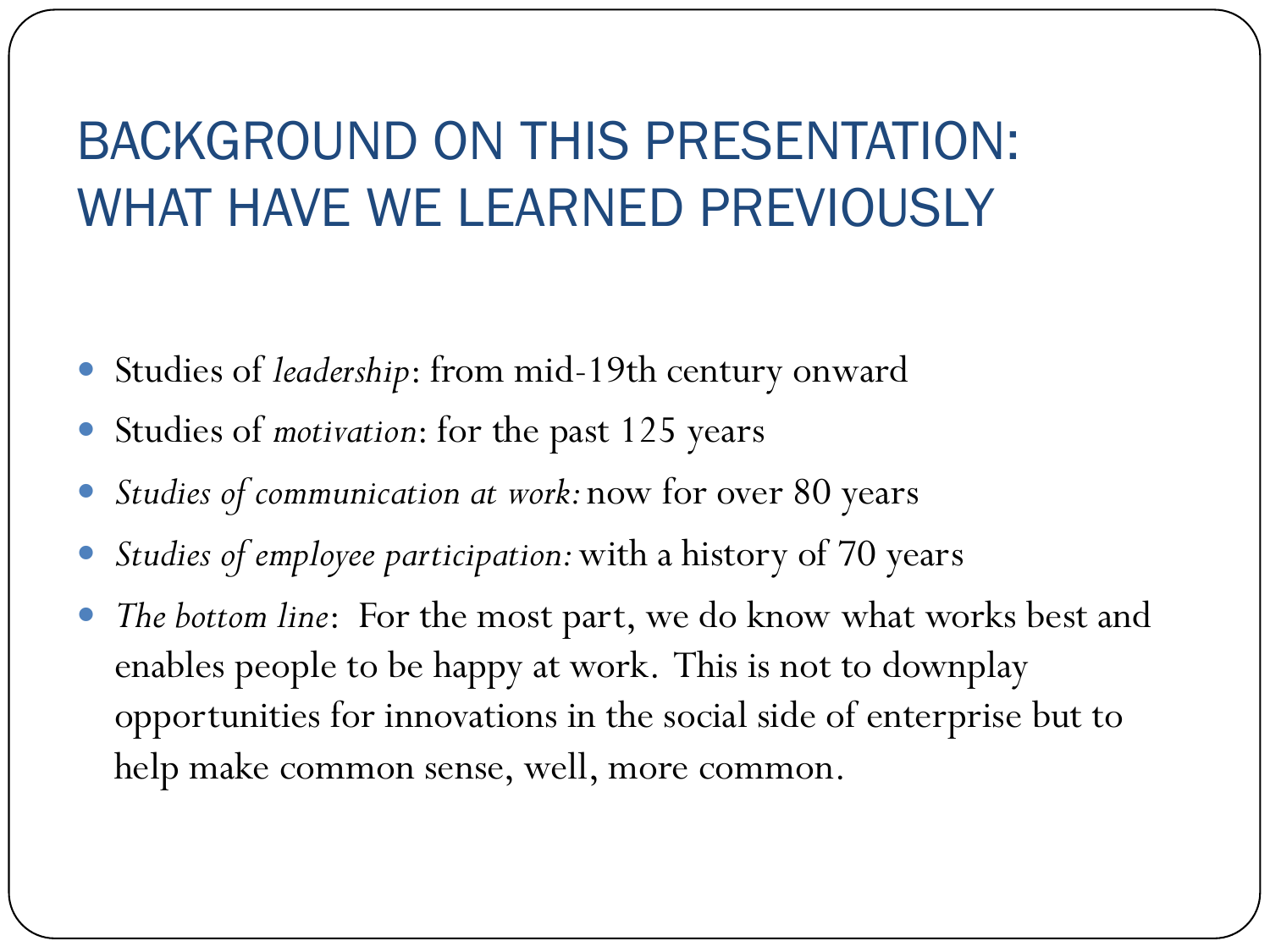#### OBJECTIVES OF THIS PRESENTATION

- Focusing on organizational culture: "The social side of enterprise"
- Pulling together some ideas and lessons from a variety of experiences and types of research
- Highlighting some examples
- Filling gaps not covered by existing data bases, manuals, seminars, etc.
- Moving towards more comprehensive and dynamic knowledge sharing: For employee ownership, for cooperatives, for economic alternatives, for industries, and for communities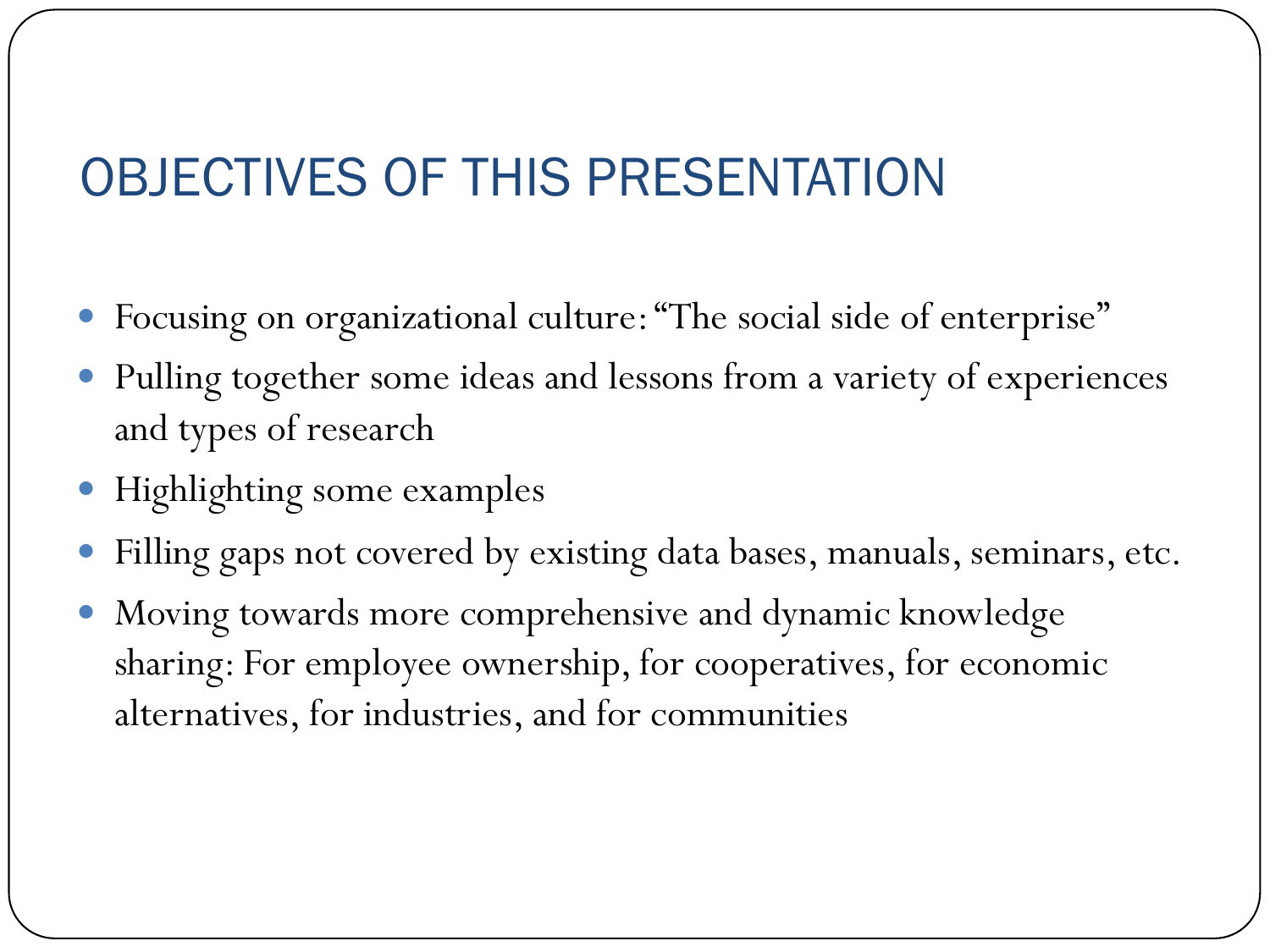#### RESOURCES FOR THIS PRESENTATION

- Collections of insights in academic and professional resources: Looking towards developing manual for employee ownership (as a major collaborative effort to fill in gaps not covered by documents and websites already developed)
- Best Practices Study: 2012-2016 (Cheney and Hernandez)
- The Mondragon Experience: 1992-present (Cheney and collaborators at Mondragon University and the University of the Basque Country)
- Recent U.S. conferences and discussions: Emphasizing the need to pool and share our questions, experiences, knowledge and recommendations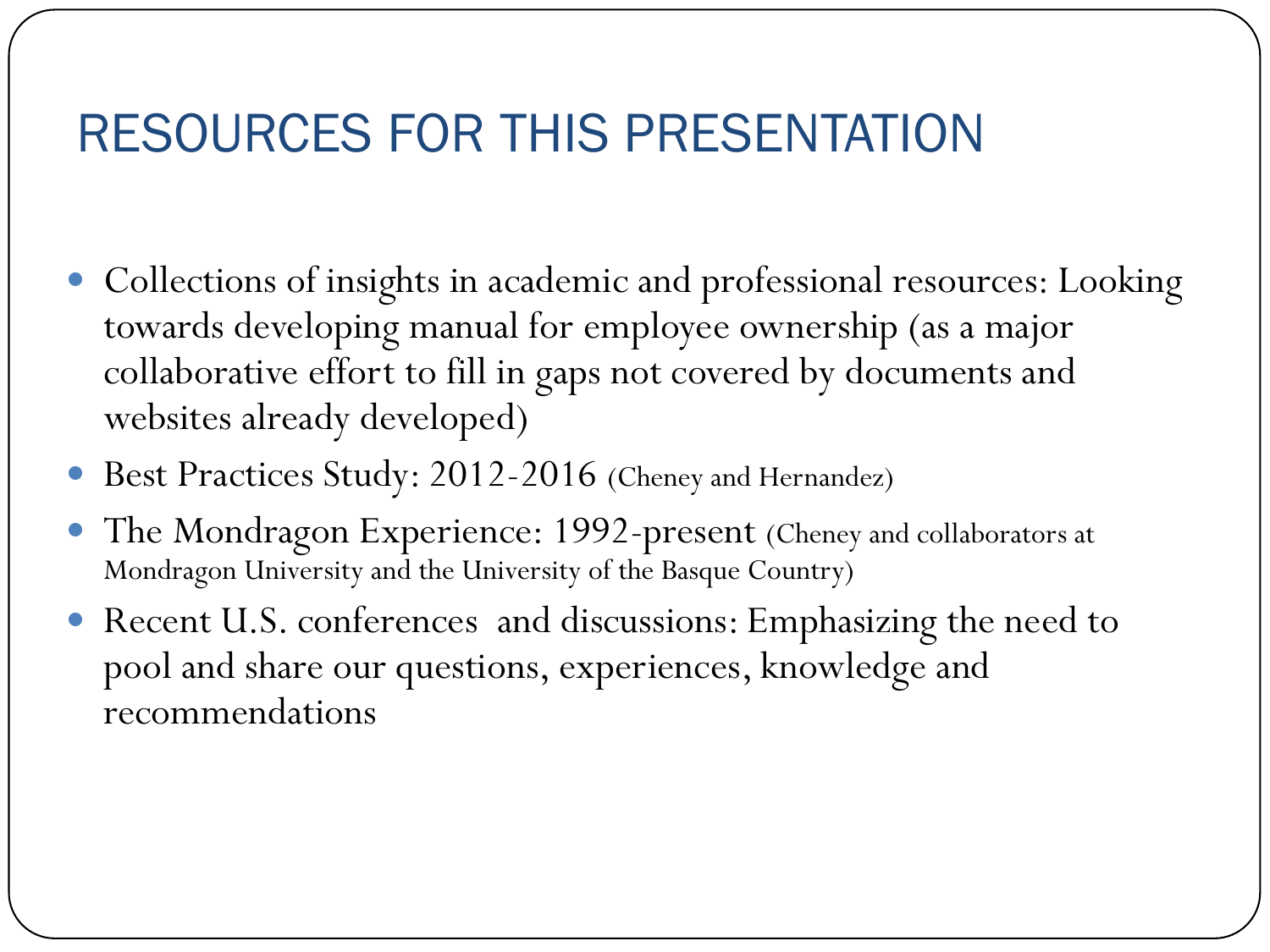#### VALUES/PRINCIPLES: GUIDES AND TOUCHSTONES

- Meaningful and practical: Beyond slogans
- Collectively endorsed and reaffirmed
- Adapted for changing times and a workforces
- Lived and practiced from top to bottom and bottom to top
- *Example: Union Cab, Madison, Wisconsin*

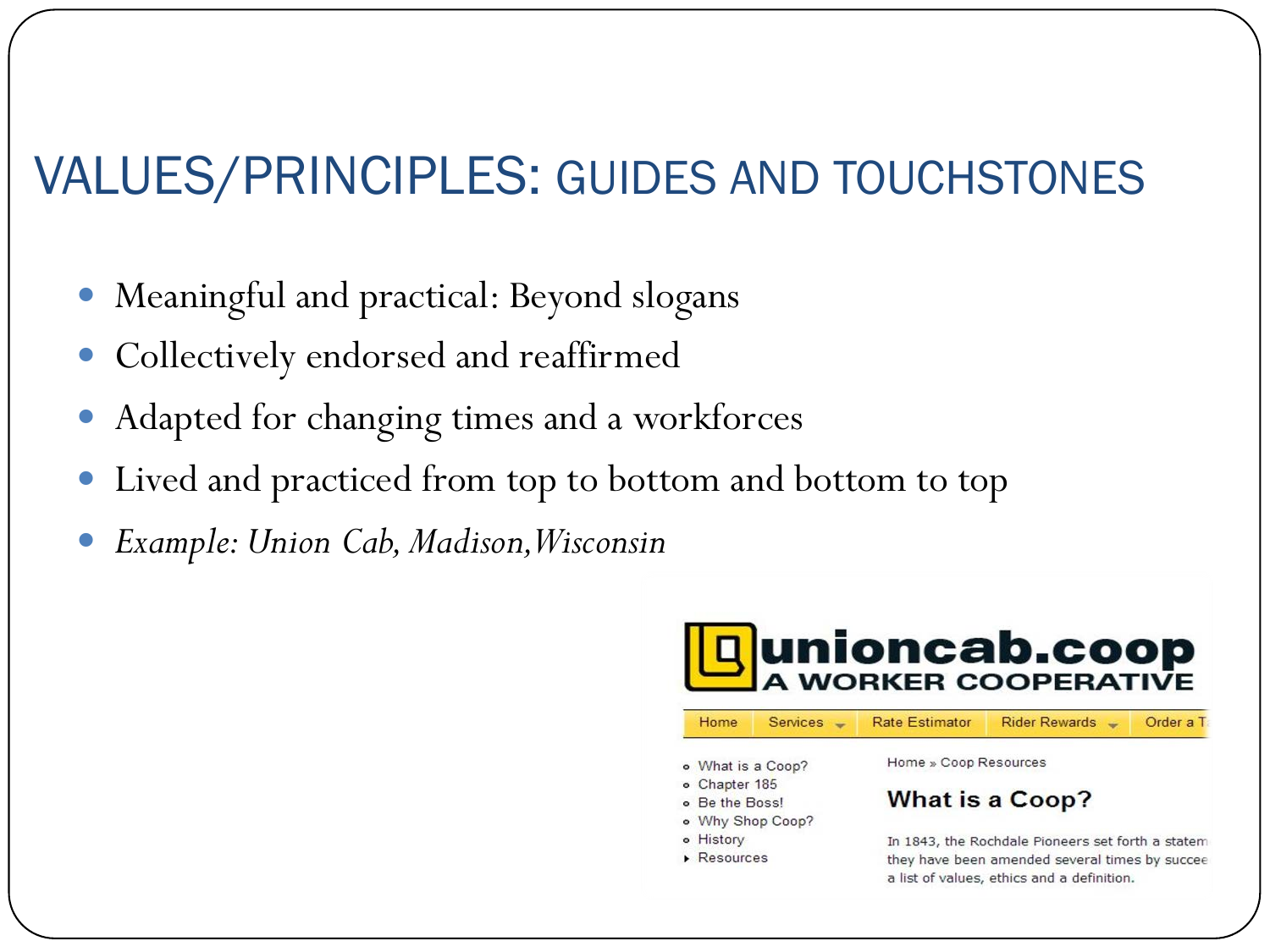### MANAGEMENT STRUCTURE AND ORGANIZATIONAL GOVERNANCE: EFFECTIVE AND DYNAMIC

- Determining number of necessary organizational levels
- Identifying and constructing essential organs/councils/committees
- Clarifying decision-making structure: "Locating" decisions in the best spots in the organization
- Pursuing inspiring and realistic meanings and practices of democracy and consensus
- Making needed adaptations over time
- *Examples: New Belgium Brewing, Fort Collins, Colorado; Rainbow Grocery, San Francisco, California*



**WHAT WE'RE ABOUT** 



Culture isn't what you say, it's what ob uov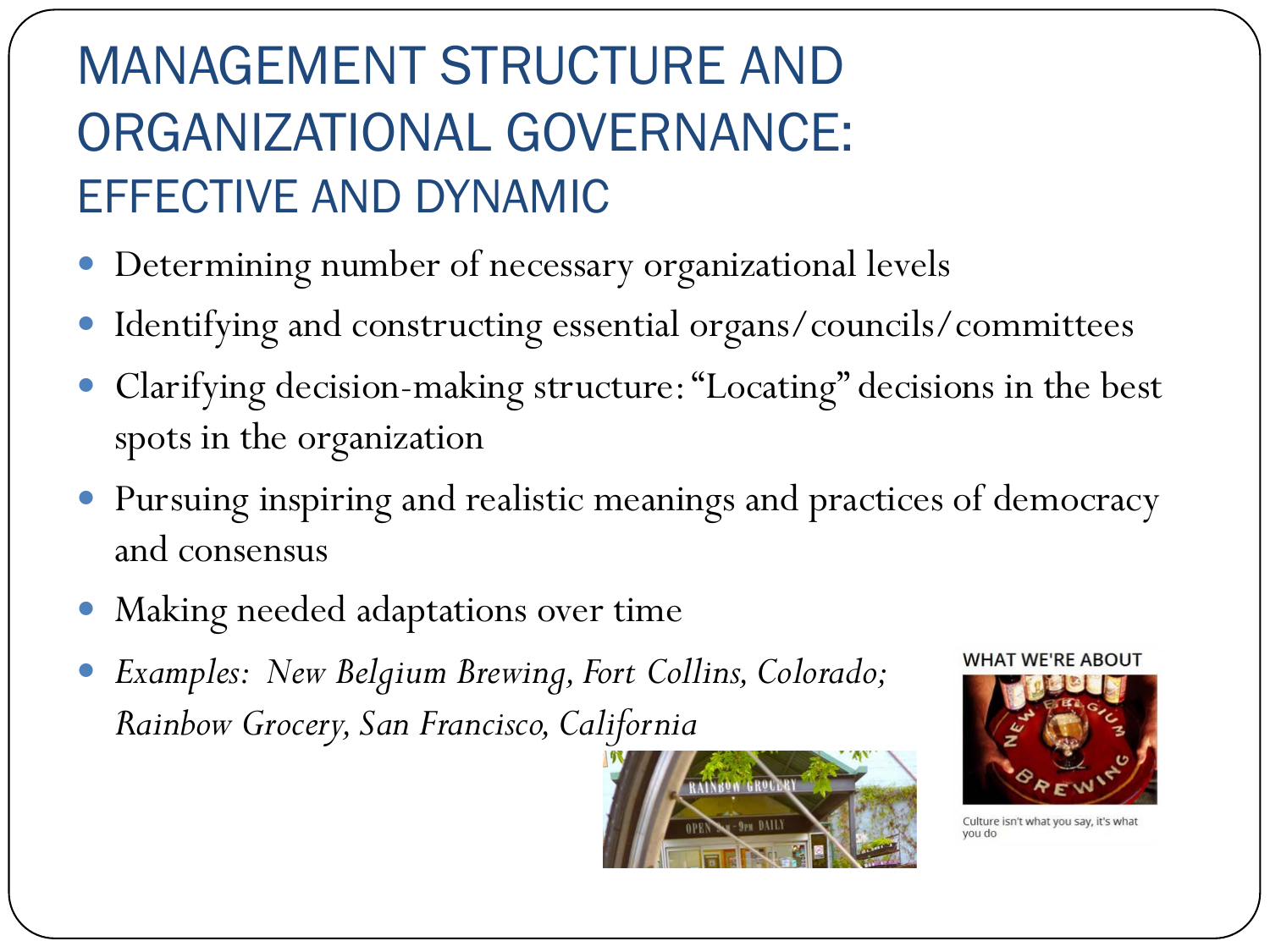#### INSPIRED AND SHARED LEADERSHIP

- *Entrepreneurial*: Fostering a culture of initiative
- *Facilitative/Enabling*: Beginning with the assumption that something can be tried
- *Shared/Collective*: Looking for opportunities to empower individuals and groups through mentoring and openness to initiatives
- *Transformational/Encouraging*: Modeling as well as inviting others to lead with their best selves
- Overcoming "the charisma problem"
- *Example: DPR Construction, San Diego*

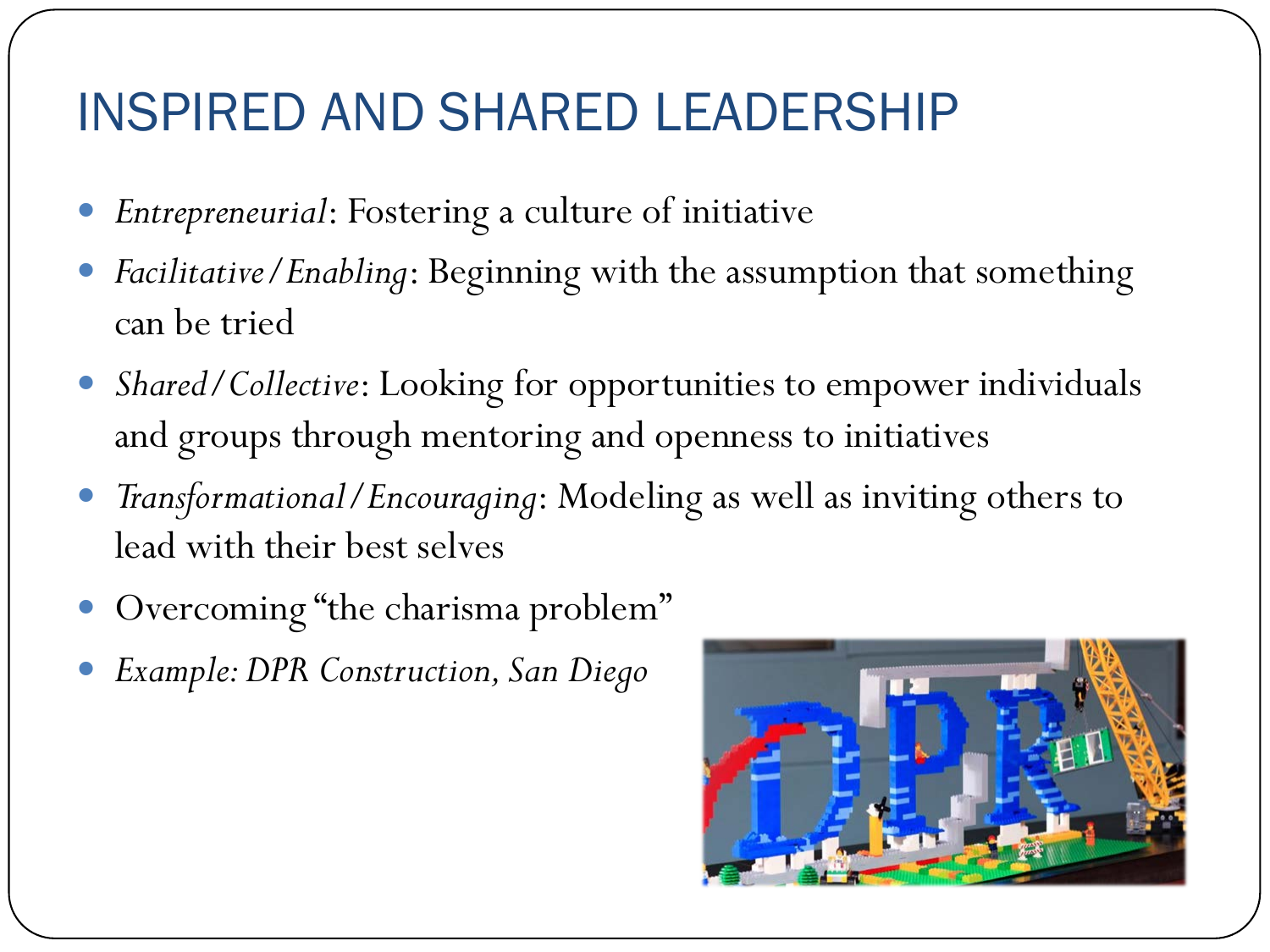#### PARTICIPATION AND TRANSPARENCY: TO THE EXTENT POSSIBLE AND AT ALL LEVELS

- **Participation** as both direct and representative (according to size)
- . . . Formal and informal
- . . . horizontal and diagonal as well as vertical (for example, with a "matrix"-style organization)
- $\bullet$  ... an integrated team approach
- **Transparency** with honesty, realism, and mechanisms for feedback
- *Examples: Namasté Solar, Boulder, Colorado; Isthmus Engineering, Madison, Wisconsin*



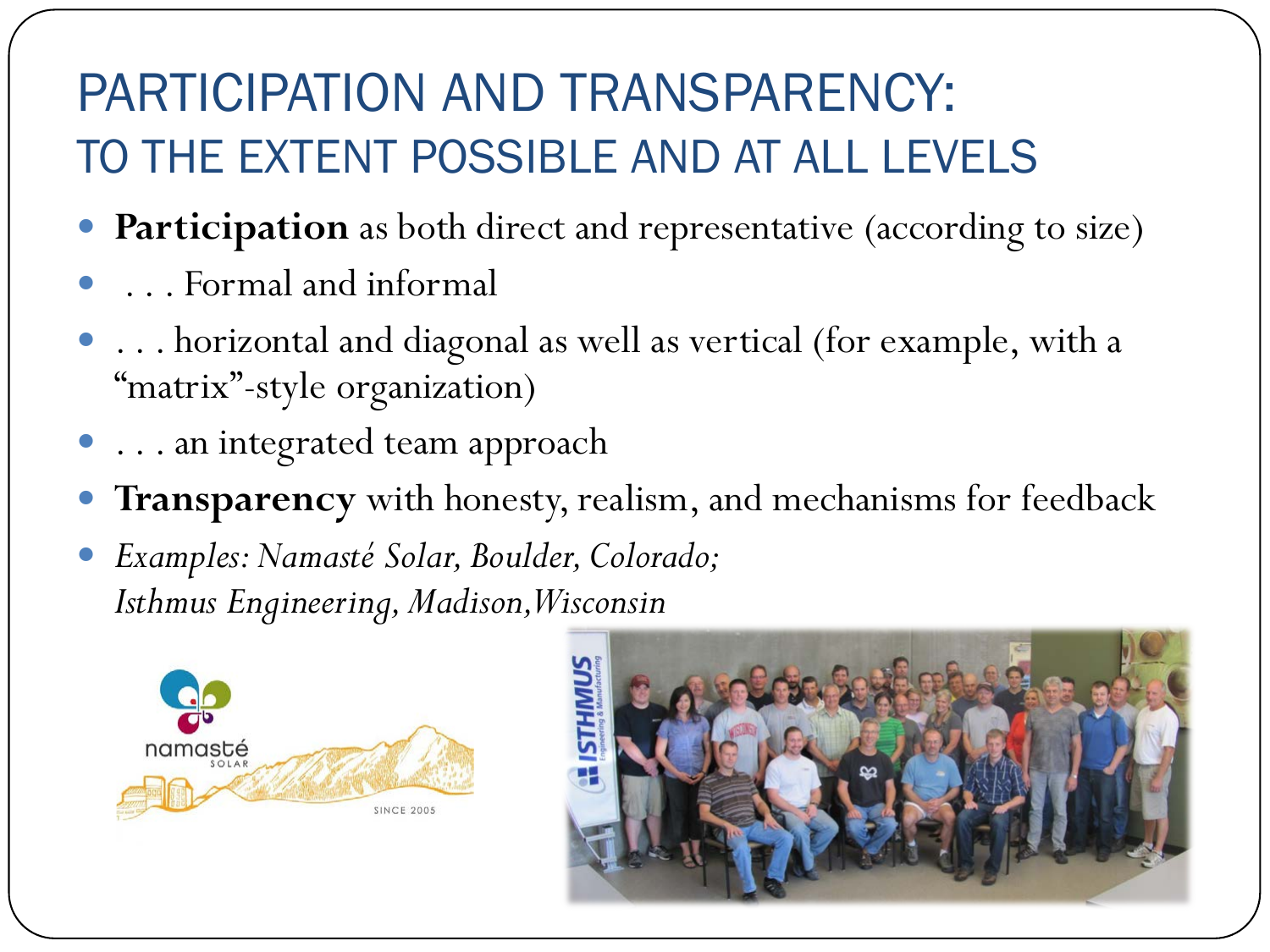#### COMMUNICATION PATTERNS AND STRATEGIES: A COMPREHENSIVE APPROACH

- Linking internal to external communications
- Encouraging upward flow of information and opinion, including bad news
- Making effective uses of multiple media/channels
- Fostering trust in all dealings and relationships
- *Example: Cooperative Home Care Associates, Bronx, New York*

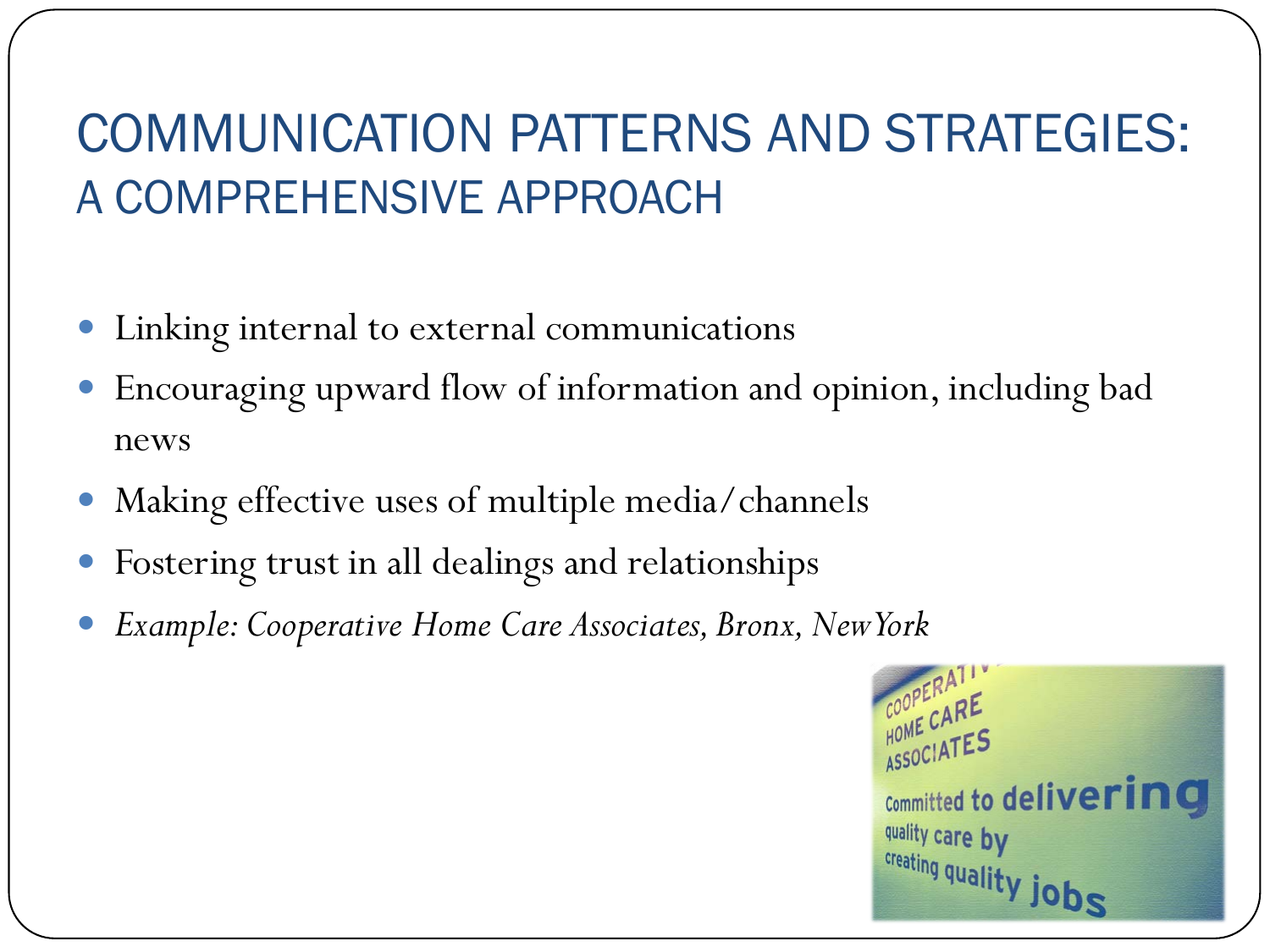#### CONFLICT RESOLUTION/MANAGEMENT AS AS INTERWOVEN IN THE CULTURE

- Multiple avenues
- Informal $\rightarrow$ Formal
- Peer involvement
- Clarity on escalation: Why, when and with whom?
- *Example: Arizmendi Bakeries, Bay Area, California*

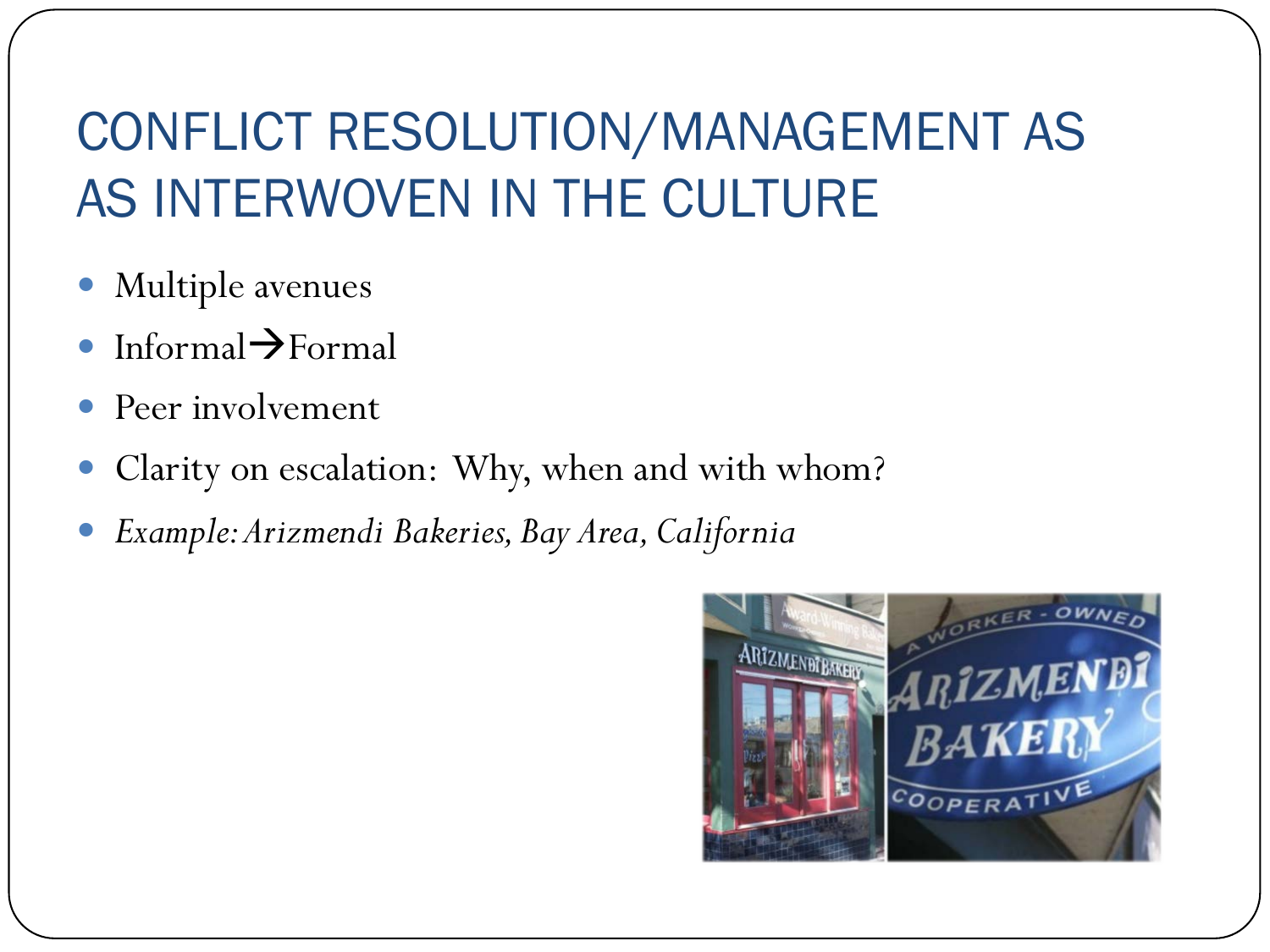## TRAINING, TRAINING, AND MORE TRAINING

- Multi-dimensional (technical, financial, participatory, leadership)
- Roles for broad-based and targeted forms
- Ongoing but adaptable materials and modules
- With avenues of input for modification and ownership of training itself
- *Example: Mondragon Cooperative Corporation, Basque Country, Spain*

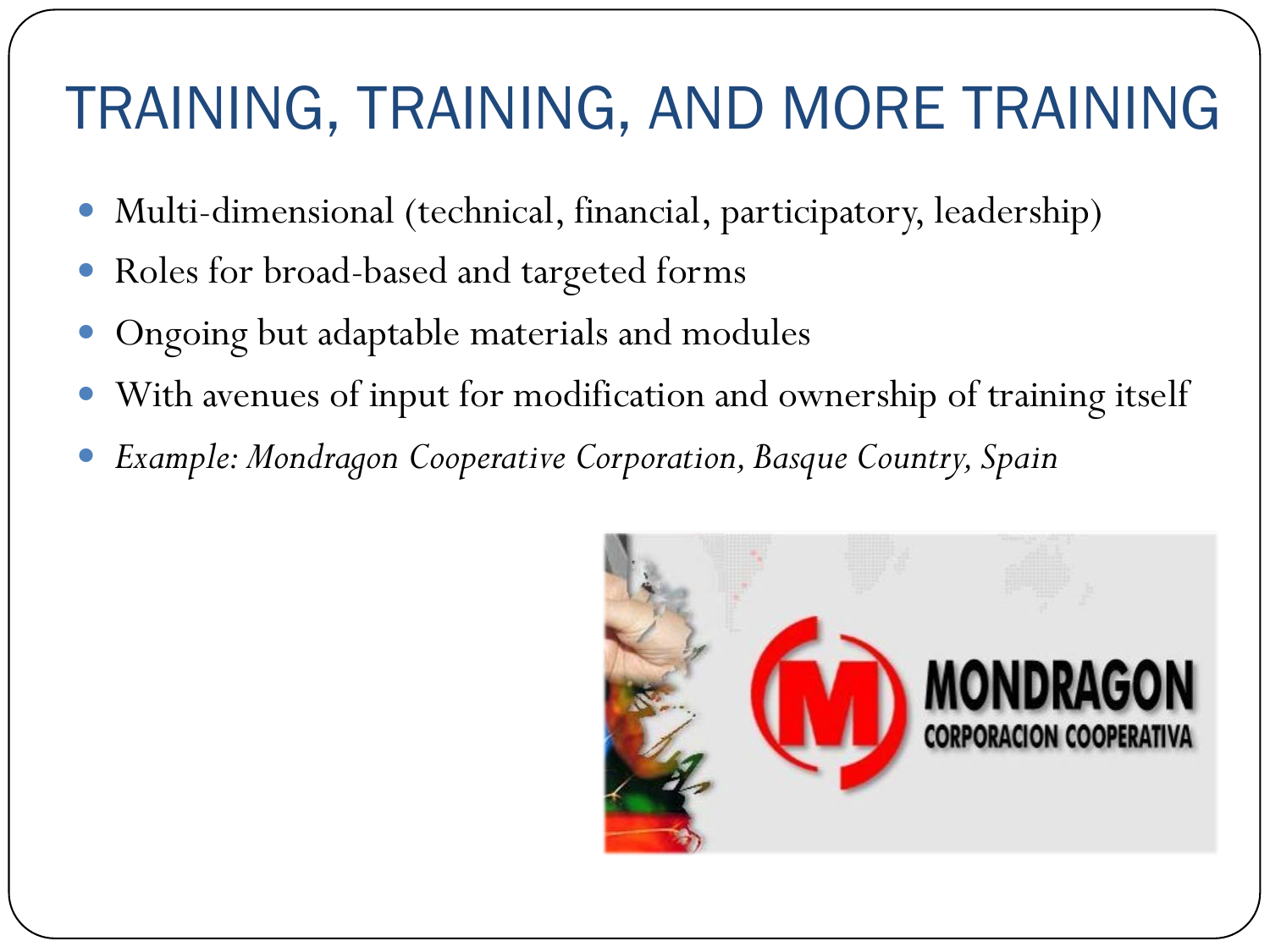#### SUPPLY-CHAIN AND STAKEHOLDER AWARENESS: MULTIPLE AVENUES FOR ENGAGEMENT AND INPUT

- Cultivating key relationships with suppliers and clients
- Embedding the firm in the community
- Setting up short- and long-term partnerships
- Making decisions with levels/spheres of effects in mind
- *Examples: Equal Exchange, West Bridgewater, Massachusetts (and other sites)*

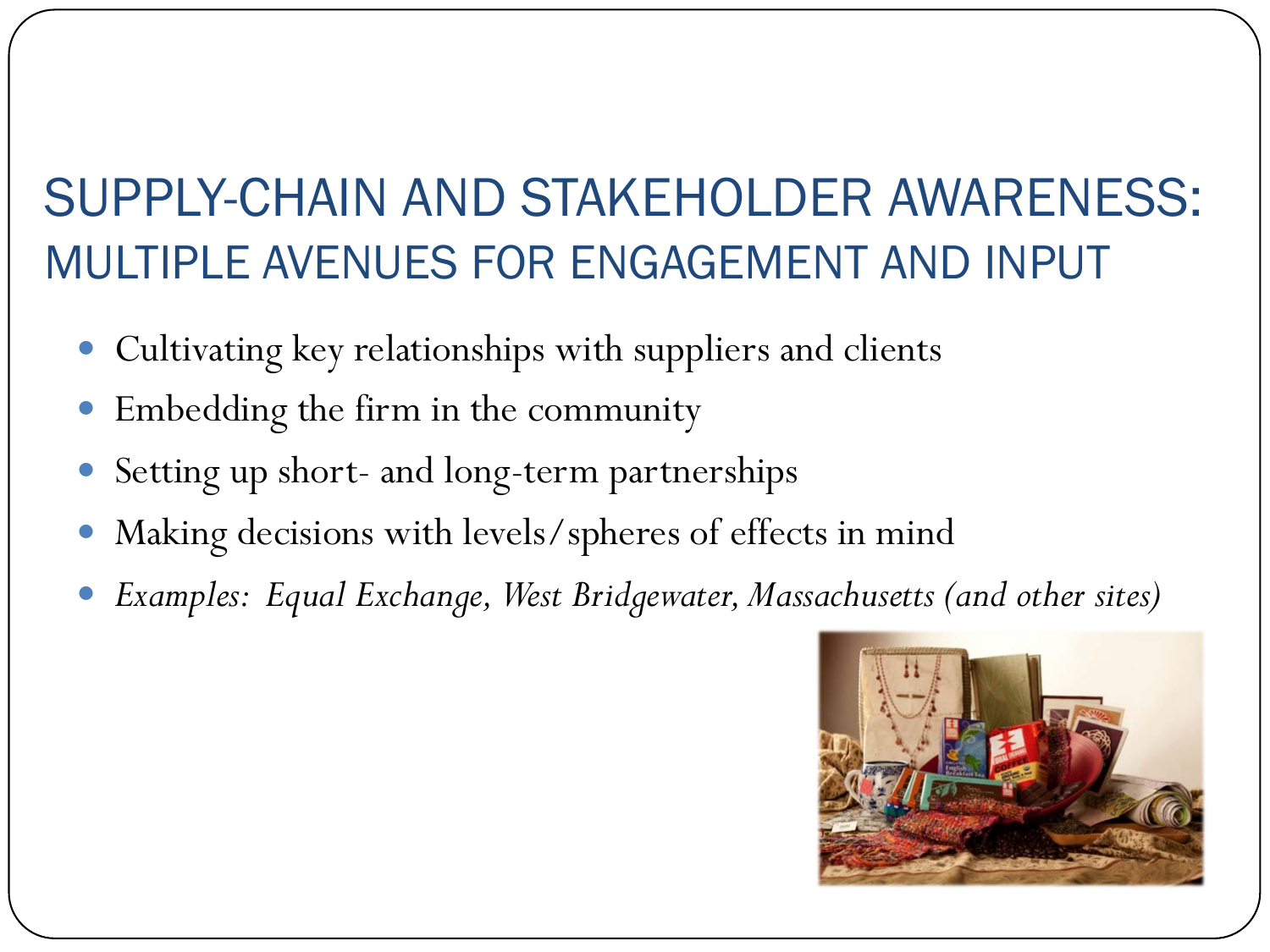## NETWORKING: MULTIPLE CIRCLES

- With similar firms
- Within industry
- With community
- In wider context of economic solidarity: Including across sectors
- Examples: Austin Cooperative Business Association; Denver Metro Community Wealth Building Network

#### **Community Wealth Building**

Metro Denver's Economic Prosperity Network

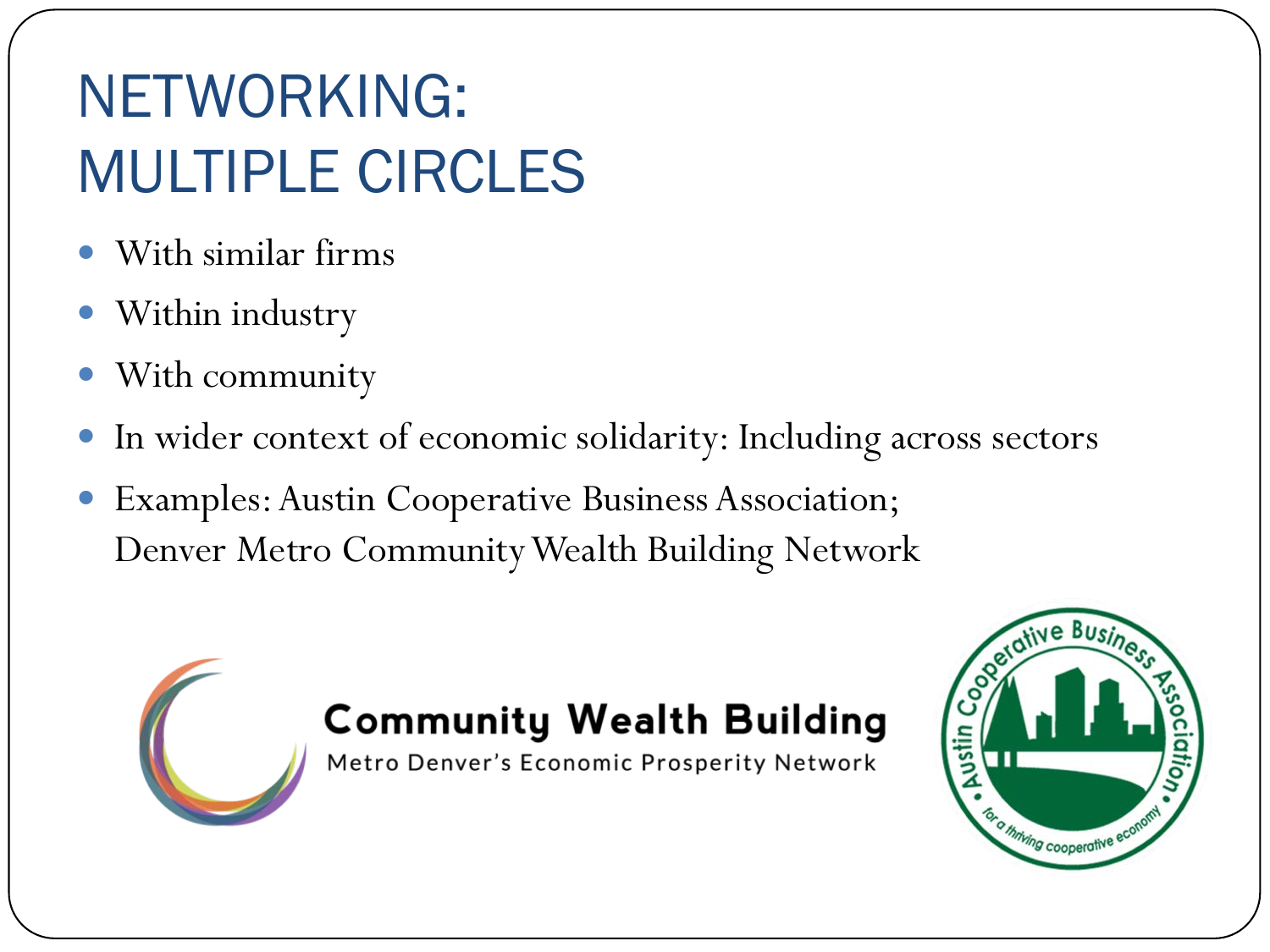DISTINCTIVE HR POLICIES FOR EMPLOYEE OWNERSHIP: NEEDING CONCERTED ATTENTION, TESTING AND DEVELOPMENT

- Selection of employees with core values and practices in mind
- Flextime and flexible benefits
- Bringing in necessary outside expertise (sometimes with representation on boards)
- Stitching things together, especially given different spheres of work and in coping with growth
- *Examples: Everyone is calling for the sharing of model HR and employee-owner manuals and associated best practices.*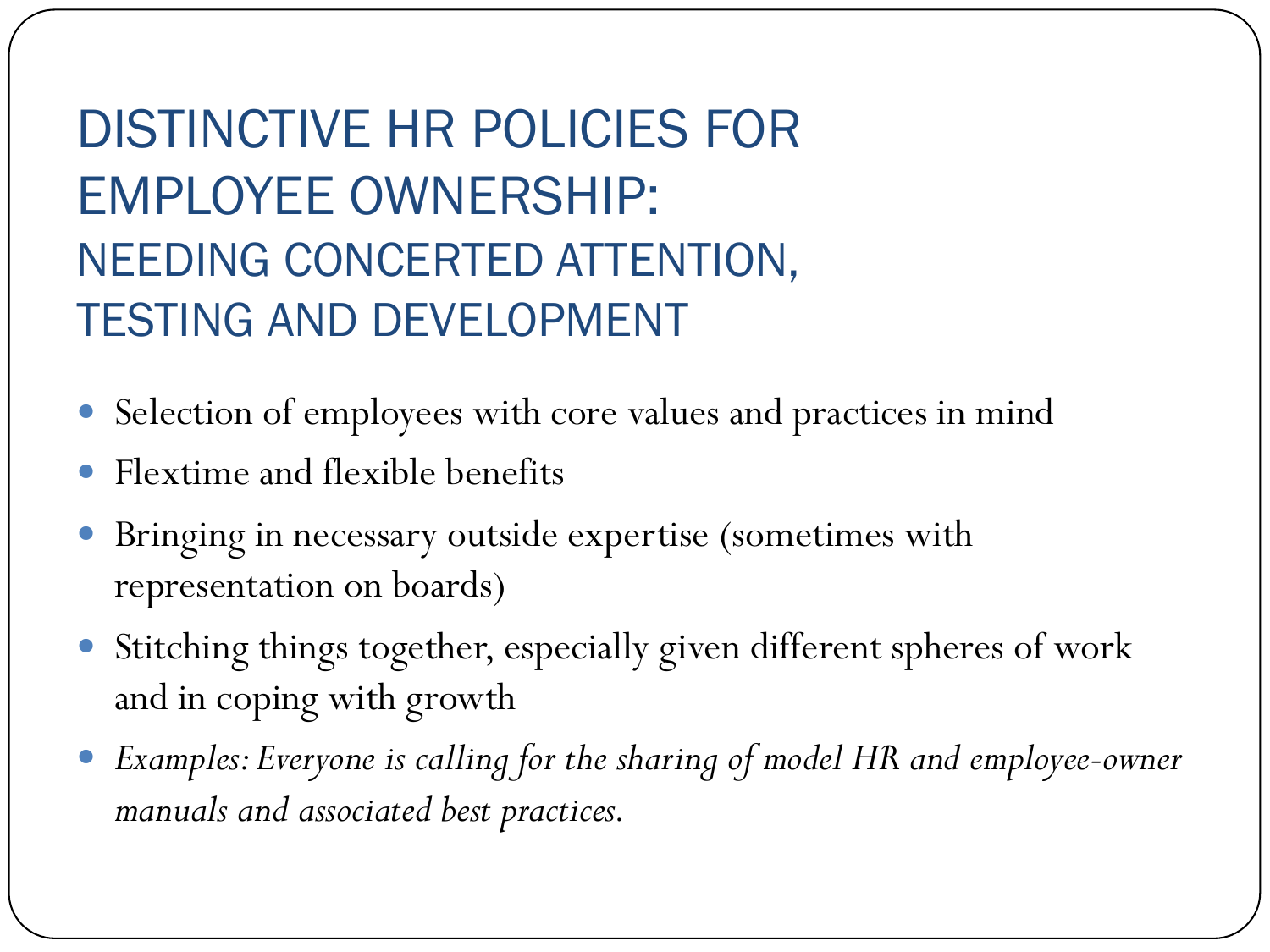## REFLECTION, SELF-CORRECTION AND RESILIENCE

- Multiple measures of success (including social as well as economic indicators)
- Periodic surveys and discussions, with visible follow up
- Early analyses of and responses to problems
- Proactivity as a general approach
- *Example: South Mountain Company, West Tisbury, Massachusetts*